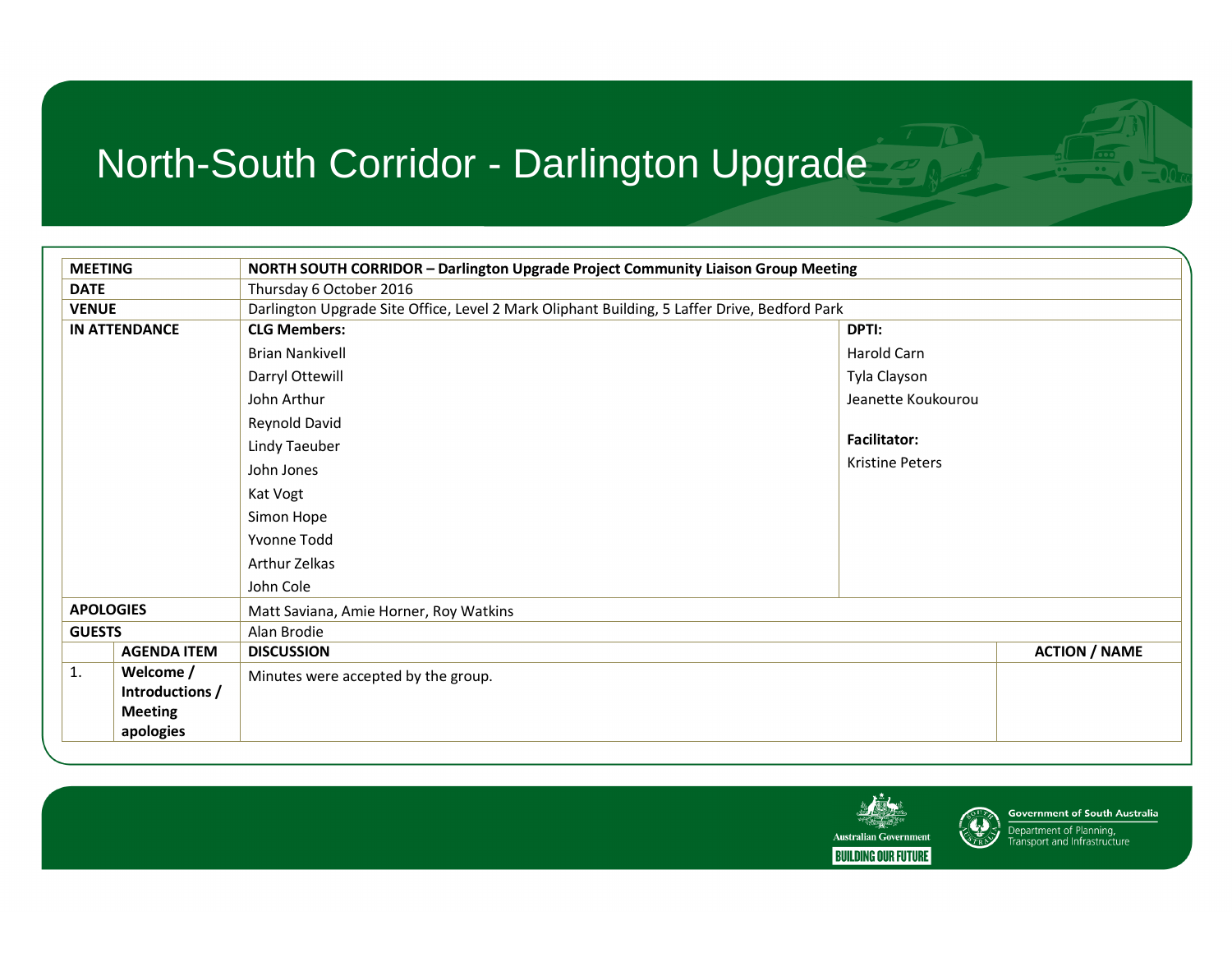| 2.<br><b>Review of</b> | DPTI to place values at the bottom of the agenda. CLOSED                                                                                                                                                                                                                                                                                                                                                                                                                                                                                                                                                                                                                                                                                                                                                                                                                                                                                                                                                                                                                                                                                                                                                                                                          |                                                    |
|------------------------|-------------------------------------------------------------------------------------------------------------------------------------------------------------------------------------------------------------------------------------------------------------------------------------------------------------------------------------------------------------------------------------------------------------------------------------------------------------------------------------------------------------------------------------------------------------------------------------------------------------------------------------------------------------------------------------------------------------------------------------------------------------------------------------------------------------------------------------------------------------------------------------------------------------------------------------------------------------------------------------------------------------------------------------------------------------------------------------------------------------------------------------------------------------------------------------------------------------------------------------------------------------------|----------------------------------------------------|
| actions                | Actioned.                                                                                                                                                                                                                                                                                                                                                                                                                                                                                                                                                                                                                                                                                                                                                                                                                                                                                                                                                                                                                                                                                                                                                                                                                                                         |                                                    |
|                        | Discussion around pedestrian/cycling access. ON-GOING<br>DPTI advised that the Brookside Road footpath will be installed by City of Onkaparinga at the end of the month.<br>Right turn out of Brookside Road onto Main South Road will be signalised as part of the Darlington Upgrade<br>Project due for completion at the end of 2018.                                                                                                                                                                                                                                                                                                                                                                                                                                                                                                                                                                                                                                                                                                                                                                                                                                                                                                                          | Discussion around<br>pedestrian/cycling<br>access. |
|                        | DPTI presented the draft traffic switch/local access communications on behalf of Gateway South to the group<br>and below are the concerns. The works being undertaken are piling works to install the wall for the lowered<br>motorway.<br>Removal of the right hand turn from Brookside onto Main South Road, northbound.<br>Could access from Bedford Park South onto Flinders Drive, via Wentworth Avenue or alternative option<br>٠<br>be provided prior to the removal of right hand turn from Richard Street and Riverside Drive on to Main<br>South Road<br>How many cars can be safely stored in the u-turn facility provided for northbound traffic, before<br>$\bullet$<br>impacting southbound traffic?<br>Has any traffic modelling been undertaken in relation to the proposed u-turn facility (with regard traffic<br>$\bullet$<br>congestion caused by ALL Bedford Park South and Darlington residents using this option)?<br>If the Main South Road Pedestrian Underpass is closed (for whatever reason), what is the alternate<br>$\bullet$<br>access to the eastern side of Main South Road?<br>CLG member reported that they had been advised by Gateway South that Richard street could remain<br>$\bullet$<br>open for 'another month or so' |                                                    |



**Government of South Australia** Department of Planning, Fransport and Infrastructure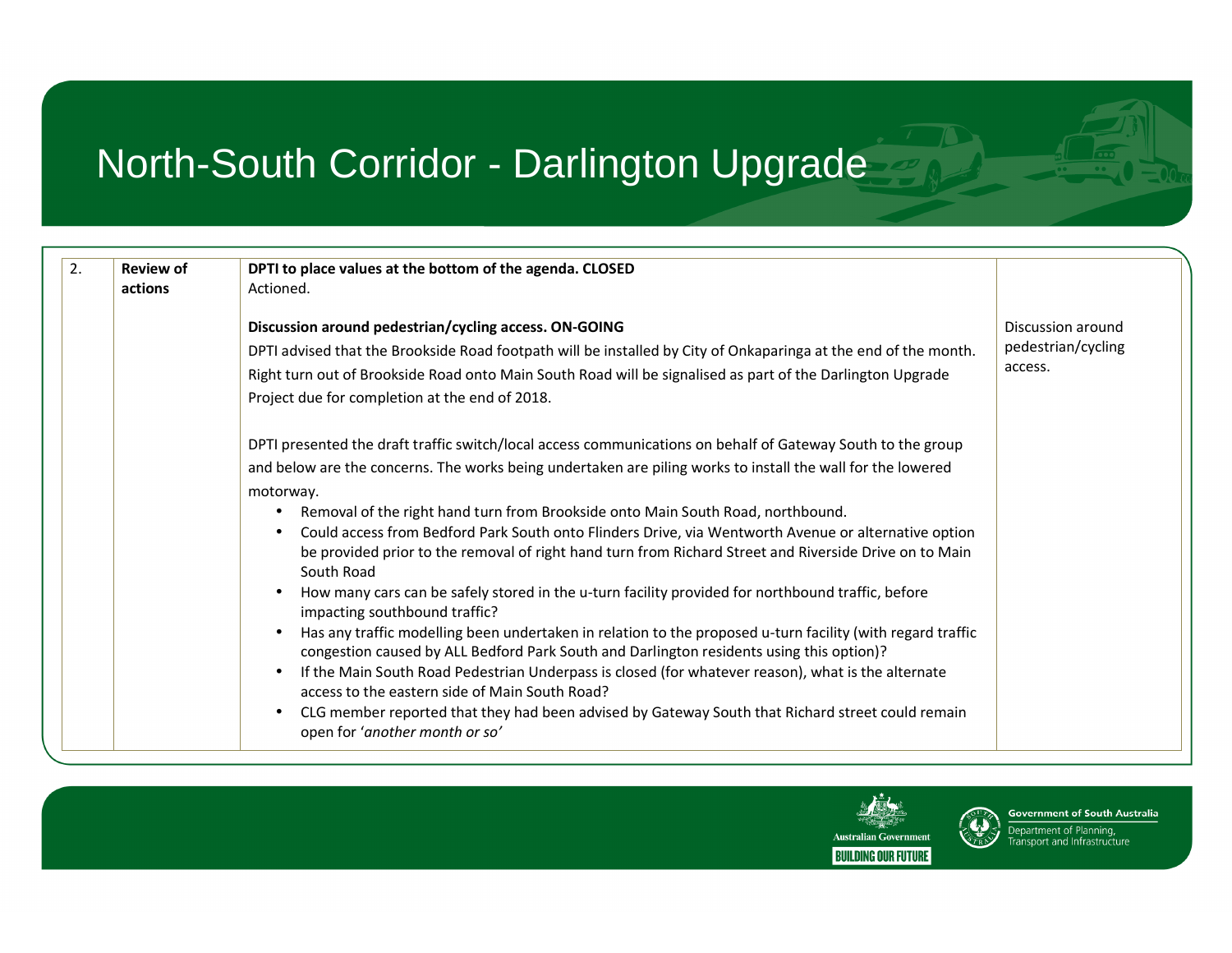| Will bus stops be impacted between Southern Expressway and Main South Road? - Can they be shown                                                                                 |                          |
|---------------------------------------------------------------------------------------------------------------------------------------------------------------------------------|--------------------------|
| on the map?                                                                                                                                                                     |                          |
| DDA compliance concerns were raised about the alternative footpath through Warriparinga.                                                                                        |                          |
| How does traffic exiting the Southern Expressway access Bedford Park South?                                                                                                     |                          |
| Could the U-turn facility remain on Main South Road prior to Flinders Drive intersection remain in place?                                                                       |                          |
| An alternative was also suggested to allow a u-turn facility at the Main South Road intersection with                                                                           |                          |
| Flinders Drive, or alternatively u-turn allowed at the traffic signals.<br>McDonald Representative advised that he was not happy with the removal of the Right Hand Turn out of |                          |
| Brookside Road and indicated that if Lucas can be provided with a Right Hand Turn (on request) why                                                                              |                          |
| can't the Right Hand Turn remain in place. Also mentioned approx. 110 employees that could be                                                                                   |                          |
| threatened by job loss if the no right turn remained.                                                                                                                           |                          |
| Reynold asked for an offline meeting to address concerns.                                                                                                                       |                          |
| Significant concern raised by an Elected Member from the City of Marion around the notification period<br>before works commenced.                                               |                          |
| Gateway South to provide an update on the construction of roads. ON-GOING                                                                                                       | Gateway South to         |
| DPTI advised that the Flinders Drive extension was expected to be undertaken between September 2016 and                                                                         | provide an update on the |
| March 2017. This has been put on hold until design for Flinders Link is finalised. Gateway South are undertaking a                                                              | construction of roads.   |
| traffic switch in October 2016.                                                                                                                                                 |                          |
|                                                                                                                                                                                 |                          |
| Southbound and Northbound traffic will be shifted to the eastern side of Main South Road allow piling                                                                           |                          |
| works to be undertaken on the western side of the road.                                                                                                                         |                          |
| Median and vegetation removals have been completed in preparation for these works.                                                                                              |                          |
|                                                                                                                                                                                 |                          |



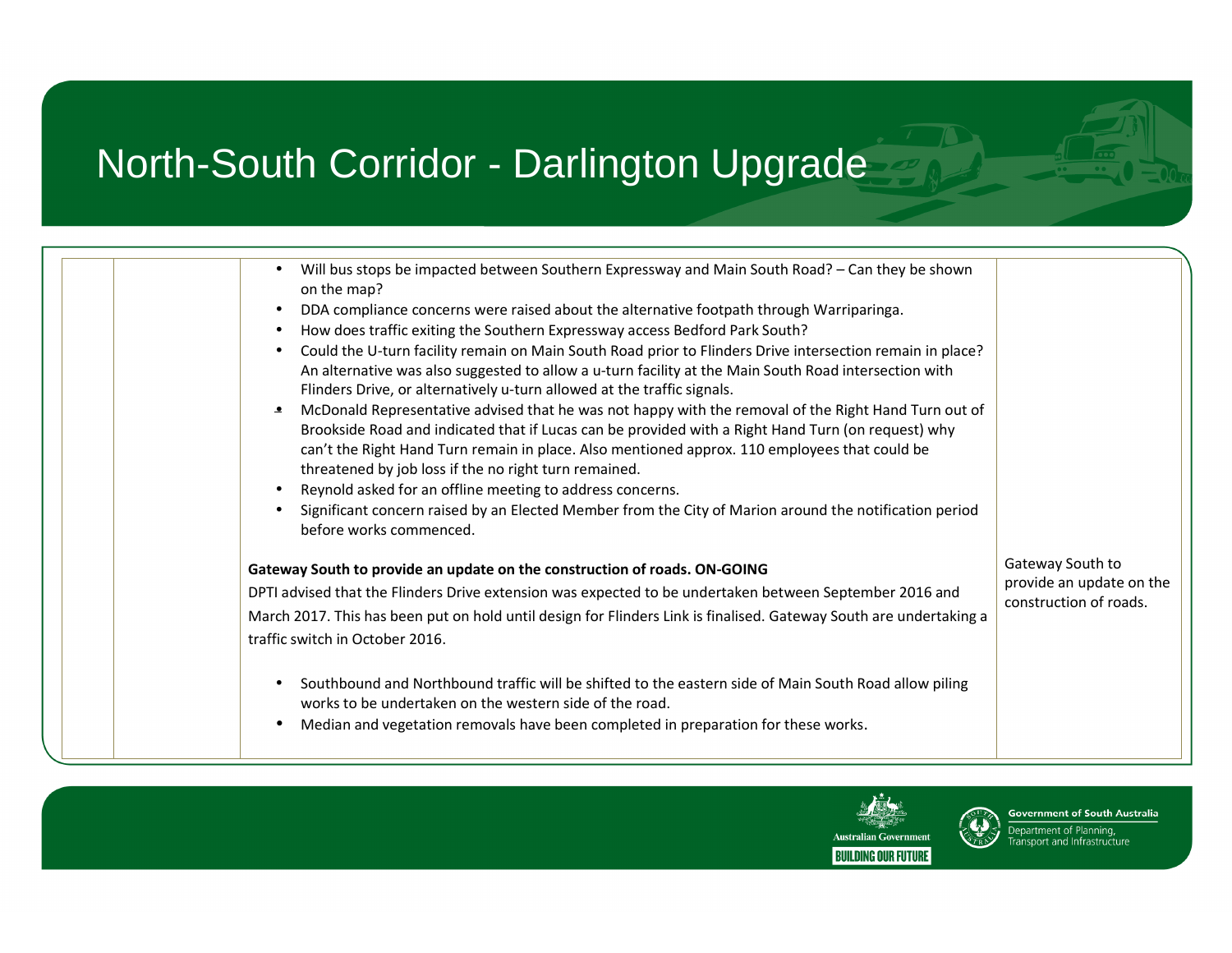| Q: When will the bridge at Flinders Drive be available for traffic to access Sturt Road?<br>A: Gateway South will shift Flinders Drive to the north to free up space to construct the Flinders Drive extension.<br>Q: When will there be access across Main South Road via the Flinders Drive extension? | Gateway South to<br>provide information<br>regarding Flinders Drive<br>traffic switch. |
|----------------------------------------------------------------------------------------------------------------------------------------------------------------------------------------------------------------------------------------------------------------------------------------------------------|----------------------------------------------------------------------------------------|
| A: Before end of 2018.<br>Alex to present digital engineering at the next meeting. ON-GOING<br>DPTI advised that this will be undertaken at the next meeting.<br>DPTI to provide an update once received from City of Mitcham re Pothole. CLOSED<br>DPTI advised that this has been completed.           | Alex to present digital<br>engineering at the next<br>meeting.                         |
| Gateway South to look into sign at Riverside Drive and signage concern raised by group member. CLOSED<br>DPTI advised that this has been rectified.<br>DPTI to look into light on the corner of Flinders Drive and Main South Road. CLOSED                                                               |                                                                                        |
| Gateway South have installed temporary lighting. CLG members commented on how effective the temporary<br>lighting is.<br>Gateway South to provide an update on when residents will lose the right hand turn access out of Richard<br><b>Street and Riverside Drive, CLOSED</b>                           |                                                                                        |
| Covered off in previous discussion.                                                                                                                                                                                                                                                                      |                                                                                        |



**Government of South Australia** Department of Planning,<br>Transport and Infrastructure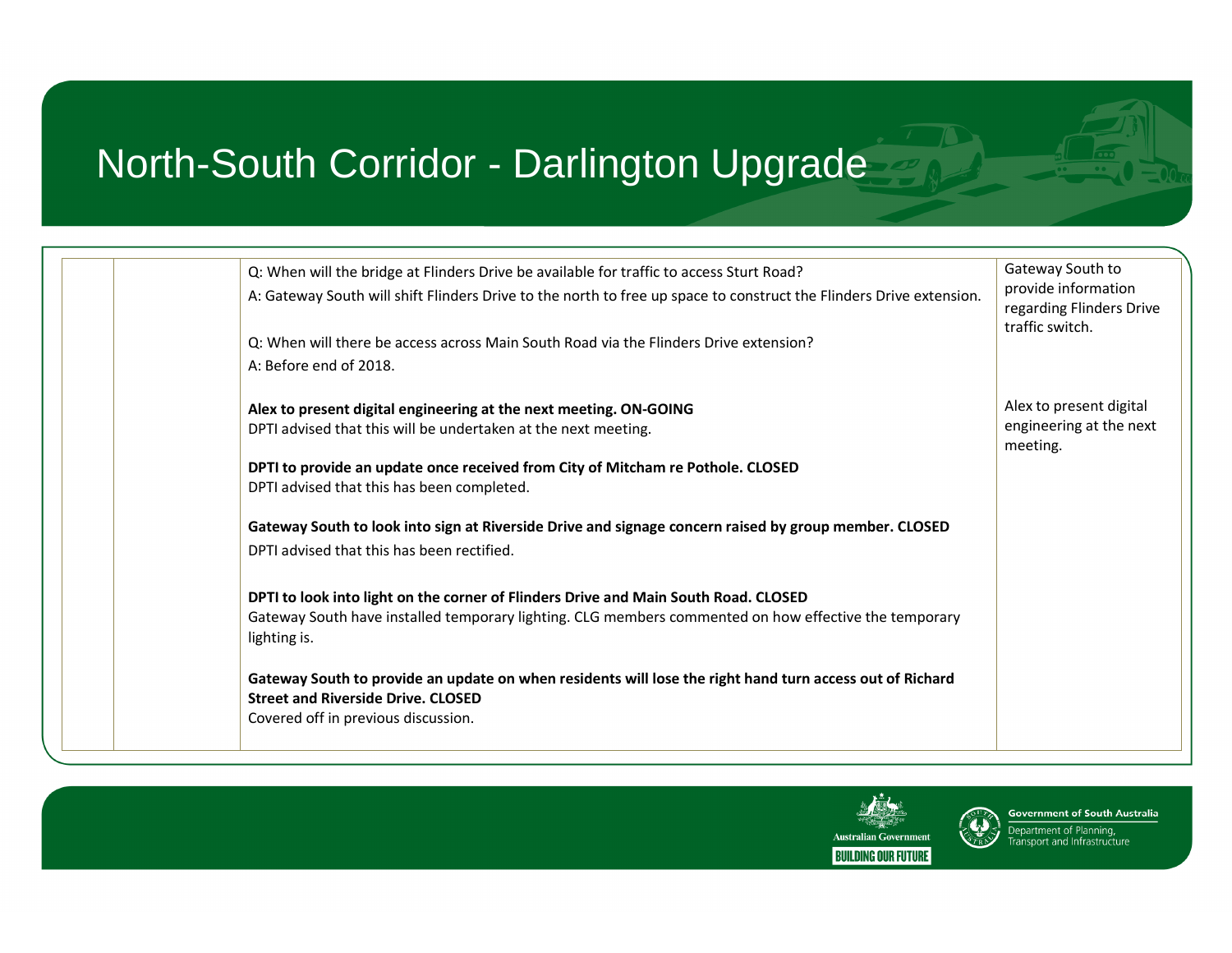|    |                       | DPTI to investigate footpath under Main South Road, it is very muddy. CLOSED<br>Covered off in previous discussion.                                           |                                                    |
|----|-----------------------|---------------------------------------------------------------------------------------------------------------------------------------------------------------|----------------------------------------------------|
|    |                       |                                                                                                                                                               |                                                    |
|    |                       | DPTI to respond at the next meeting regarding selling of land off Riverside Drive. CLOSED                                                                     |                                                    |
|    |                       | DPTI advised that the land was not compulsory acquired and purchased by negotiation. DPTI indicated on the<br>map where the parcels in question were located. |                                                    |
|    |                       | DPTI to follow up on changes to easements on owners titles and where the access point will be. ON-GOING                                                       | DPTI to follow up on                               |
|    |                       | DPTI advised that this is still to be determined. Discussion still needs to be finalised between DPTI and Gateway<br>South.                                   | changes to easements on<br>owners titles and where |
|    |                       |                                                                                                                                                               | the access point will be.                          |
|    |                       | DPTI to meet with group members on site to discuss concerns with access into Bedford Park South. CLOSED                                                       |                                                    |
|    |                       | DPTI to talk to John Cole after the meeting.                                                                                                                  |                                                    |
| 3. | <b>Project Update</b> | DPTI advised that Flinders Link is still progressing. Gateway South are designing to 15%                                                                      |                                                    |
|    |                       | Traffic Switch as previously discussed                                                                                                                        |                                                    |
|    |                       |                                                                                                                                                               | Gateway South to<br>present Flinders Drive         |
|    |                       | Q: What is happening with the right hand turn from Flinders Drive Bridge onto Main South Road surface road?                                                   | bridge right hand turn                             |
|    |                       | A: DPTI advised that Gateway South to present this at next meeting.                                                                                           | onto surface road                                  |
|    |                       |                                                                                                                                                               | (southbound) option at                             |
|    |                       | Q: What is the accident rate as part of the Darlington Upgrade Project?                                                                                       | next meeting.                                      |
|    |                       | A: DPTI advised that there has been no Lost Time Injuries in the period.                                                                                      |                                                    |
|    |                       | Q: Is there anything that council could assist with issues like this?                                                                                         |                                                    |
|    |                       |                                                                                                                                                               |                                                    |



**Government of South Australia** Department of Planning,<br>Transport and Infrastructure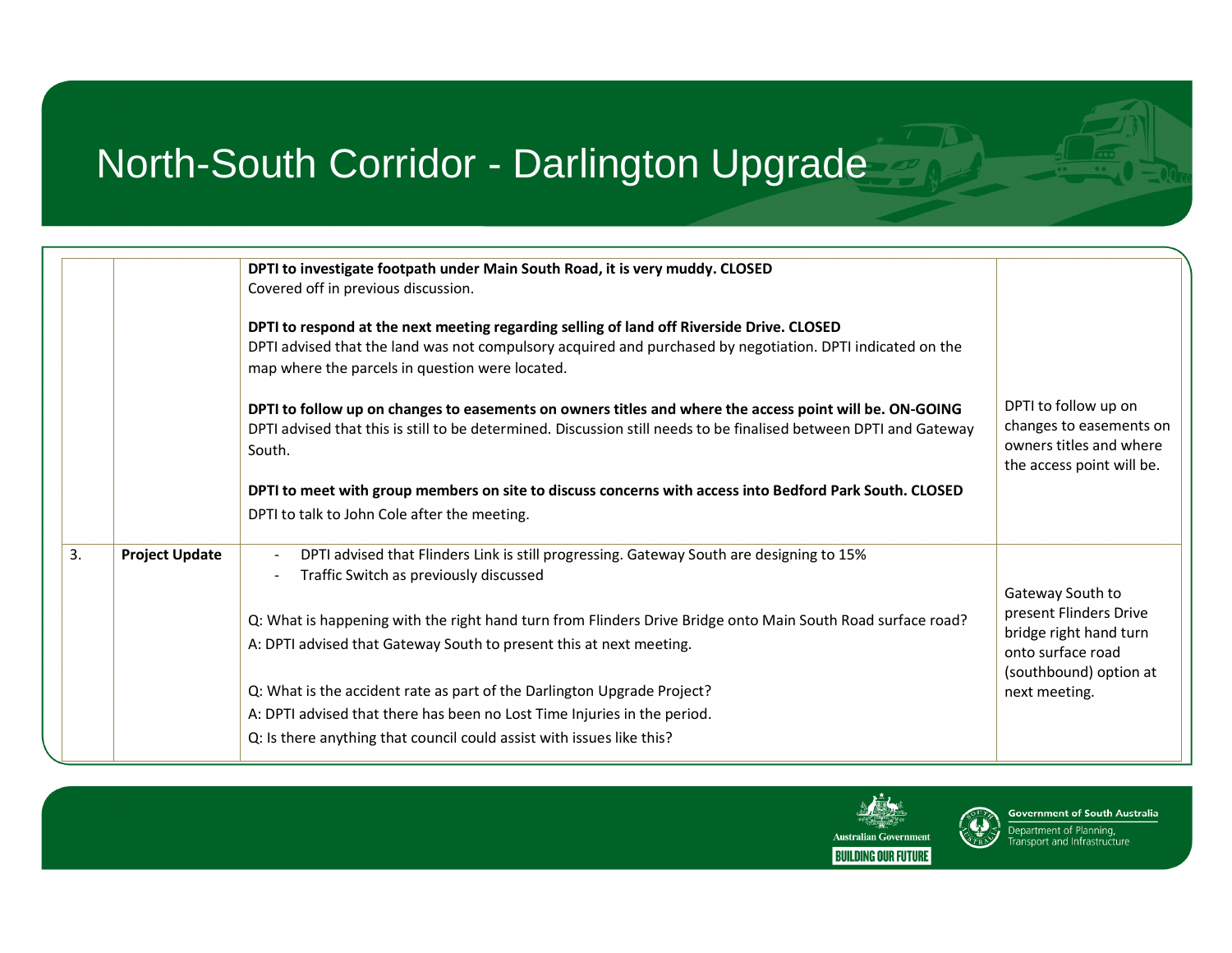|    |                    | A: Potentially there could be ways that council could assist.                                                                                                                                                                                                                                                  |                                                                                                           |
|----|--------------------|----------------------------------------------------------------------------------------------------------------------------------------------------------------------------------------------------------------------------------------------------------------------------------------------------------------|-----------------------------------------------------------------------------------------------------------|
|    |                    | Q: What occurred with the trench collapse incident?                                                                                                                                                                                                                                                            |                                                                                                           |
|    |                    | A: DPTI advised that York Civil were digging a trench and the sewer failed. York Civil repaired the sewer prior to                                                                                                                                                                                             |                                                                                                           |
|    |                    | re-opening the road.                                                                                                                                                                                                                                                                                           |                                                                                                           |
| 4. | <b>Round Table</b> | Q: How often are traffic surveys being conducted in regards to traffic performance?                                                                                                                                                                                                                            |                                                                                                           |
|    |                    | A: DPTI advised to download the addinsight app http://www.addinsight.com.au/                                                                                                                                                                                                                                   |                                                                                                           |
|    |                    | Gateway South to provide information to City of Onkaparinga regarding traffic flow. DPTI advised that site point's<br>measure the time from one receiver to another receiver and this information is reflected on the Variable<br>Message Signs.                                                               | Gateway South to<br>provide information to<br>City of Onkaparinga<br>regarding traffic flow.              |
|    |                    | Darryl advised they witnessed workers using a two stroke brick saw next to block of units on the corner of<br>Shepherds Hill Road and Main South Road at 11m on a Friday night approximately 3 weeks ago (possibly 16<br>September). DPTI to investigate to identify and discuss with the contractor involved. | DPTI to investigate which<br>contractor was working<br>next to Shepherds Hill<br>Road at night approx. 16 |
|    |                    | Reynold advised that a green post with a long antenna/solar panel has been installed at the Riverside Reserve<br>close to the River. Reynold would like to know who this belongs to. DPTI to investigate.                                                                                                      | Sept 2016 using a saw.<br>DPTI to investigate<br>antenna/solar panel                                      |
|    |                    | DPTI to provide Reynold with previous bus stop communications so he can upload this to his Facebook page.<br>DPTI advised Reynold that he should reference the Adelaide Metro website                                                                                                                          | which has been installed<br>at the Riverside Reserve.                                                     |
|    |                    | (https://www.adelaidemetro.com.au/) when uploading this information, as this provided the most up to date<br>information.                                                                                                                                                                                      |                                                                                                           |



**Government of South Australia** Department of Planning,<br>Transport and Infrastructure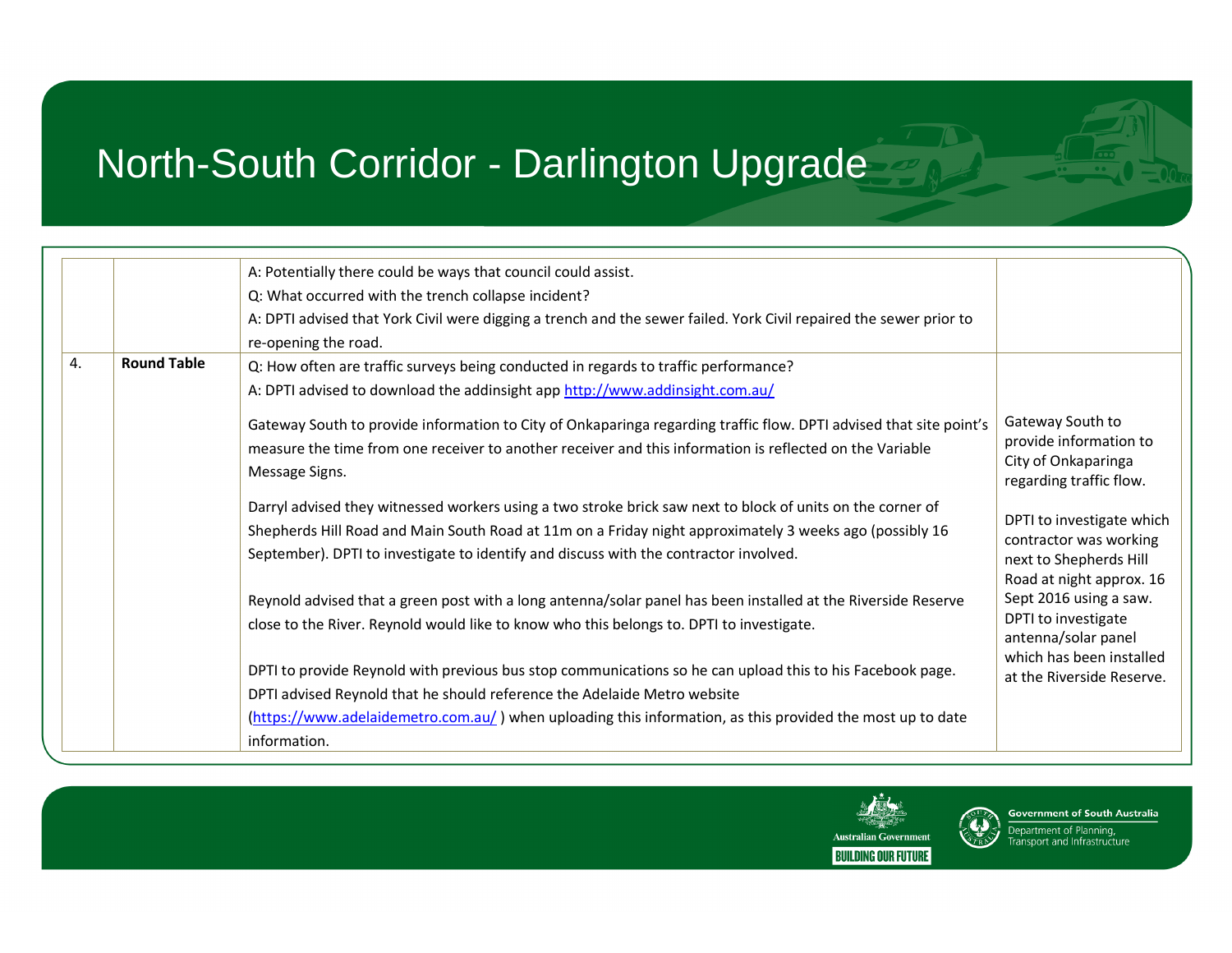| DPTI advised that a construction update/newsletter is expected to be distributed in late October 2016 and will<br>provide information for the next three months of works.                                                                                                                                                                                                                          | DPTI to provide bus stop<br>comms to Reynold for<br>Facebook page.                                                       |
|----------------------------------------------------------------------------------------------------------------------------------------------------------------------------------------------------------------------------------------------------------------------------------------------------------------------------------------------------------------------------------------------------|--------------------------------------------------------------------------------------------------------------------------|
| Discussion was had around the units on the corner of Shepherds Hill Road and Main South Road. Council asked<br>how they could assist with works occurring in this vicinity. DPTI advised that council could assist with EPA<br>requirements, Night Works Management Plans etc.                                                                                                                     |                                                                                                                          |
| Discussion around the quarry on Brookside Road and turning this into a park. John Jones advised that Sam Duluk<br>is going to look into this and Brian to be the key contact. John asked if spoil from the project could be used at the<br>Quarry on Brookside Road.<br>Q: After the rain there was sediment in the river. How much of this was from the road works?<br>A: DPTI to look into this. | DPTI to investigate how<br>much sediment in the<br>river was from the<br>project works.                                  |
| Discussion was had around speed limit signs being placed in bike lanes instead of on footpaths. DPTI advised that<br>if members of the public see this occurring to contact us to rectify the issue.<br>Q: What is the final design for cycling and pedestrian access?<br>A: DPTI advised that on the current scheme the yellow lines represent the cycling facilities and footpaths.              | DPTI to present<br>cycling/pedestrian access<br>at the next meeting and<br>if there will be<br>cycling/ped access on the |
| Q: Will there be cycling/pedestrian access on the lowered motorway?<br>A: No. DPTI to investigate if there are pedestrian/cycling access on the surface roads.                                                                                                                                                                                                                                     | surface road and how<br>priority can be given to<br>cycling/ped access.                                                  |